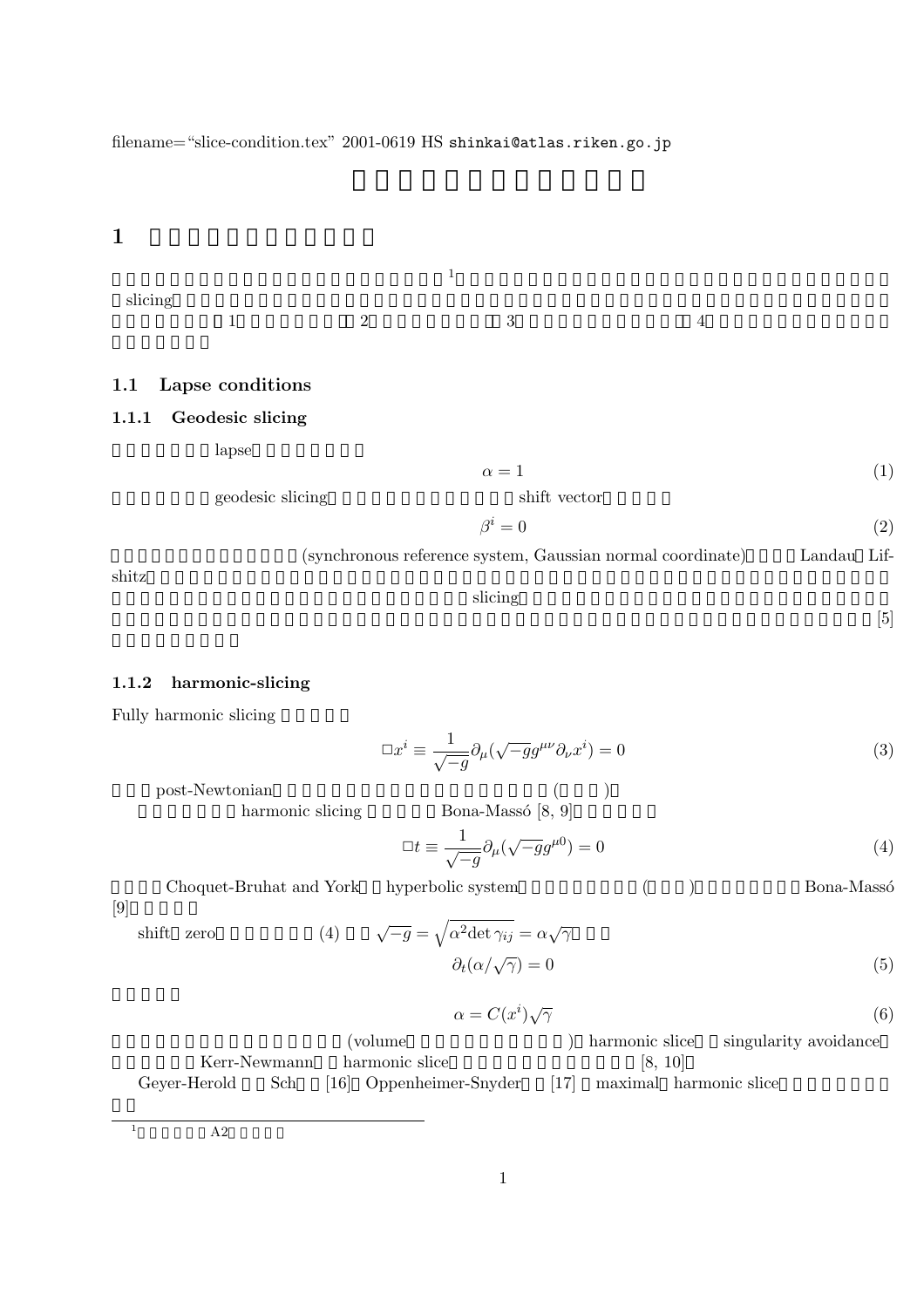# **1.1.3 Maximal slicing**

Maximal slicing condition

$$
K = 0 \qquad \text{on} \ \Sigma(t) \tag{7}
$$

Black Hole

 $(7)$  and the contract of  $(7)$ 

$$
\frac{\partial}{\partial t}K = \frac{\partial}{\partial t}(K_{ij}\gamma^{ij}) = 0\tag{8}
$$

$$
D^i D_i \alpha = \{ (3)R + K^2 + 4\pi G(S - 3\rho_H) - 3\Lambda \} \alpha
$$
\n(9)

Hamiltonian constraint

$$
D^i D_i \alpha = \{ K_{ij} K^{ij} + 4\pi G(S + \rho_H) - \Lambda \} \alpha \tag{10}
$$

 $\alpha$ 

 $\alpha = 1$  slicing

| maximal slicing               |                 |                   | maximal                         | slicing   |               |
|-------------------------------|-----------------|-------------------|---------------------------------|-----------|---------------|
| $V = \int \sqrt{\gamma} d^3x$ |                 | $K=0$             |                                 |           |               |
| Estabrook <i>et al.</i> [12]  | Schwarzschild   |                   | slicing $t \to \infty$ $r = 2M$ |           | event horizon |
| $r=1.5M$                      |                 |                   |                                 | Maeda[13] | charged       |
| dust shell                    | Duncan $[?]$    | Reissner-Nordstöm |                                 |           |               |
| maximal slicing               |                 |                   |                                 |           |               |
| $\left[ 24\right]$            | maximal slicing |                   |                                 |           | slicing       |
|                               |                 |                   | constant mean curvature slicing |           |               |

constant mean curvature slicing

**K-driver EX-driver EX-driver EX-driver EX-driver B** 

$$
\frac{\partial K}{\partial t} + c^2 K = 0\tag{11}
$$

where  $c$  is a constant.  $c$  asymptotic maximal slice [15].

$$
D^i D_i \alpha = \{ K_{ij} K^{ij} + 4\pi G(S + \rho_H) - \Lambda \} \alpha + c^2 K \tag{12}
$$

## **1.1.4 Constant mean curvature slicing**

Eardley, Smarr[18]  $K \neq 0$  constant mean curvature slicing

 $K = K(t)$ ,  $K = \text{const.}$  on  $\Sigma$  (13)

slicing  $\alpha$ 

$$
D^i D_i \alpha = \{ K_{ij} K^{ij} + 4\pi G(S + \rho_H) - \Lambda \} \alpha - \frac{\partial}{\partial t} K \tag{14}
$$

|         | Brill et al. [19] Schwarzschild | horizon                                   |                                           |  |
|---------|---------------------------------|-------------------------------------------|-------------------------------------------|--|
|         |                                 |                                           | Nakao et al. [20] Schwarzschild-de Sitter |  |
| slicing |                                 | Piran [7] constant mean curvature slicing |                                           |  |
| merit   |                                 |                                           |                                           |  |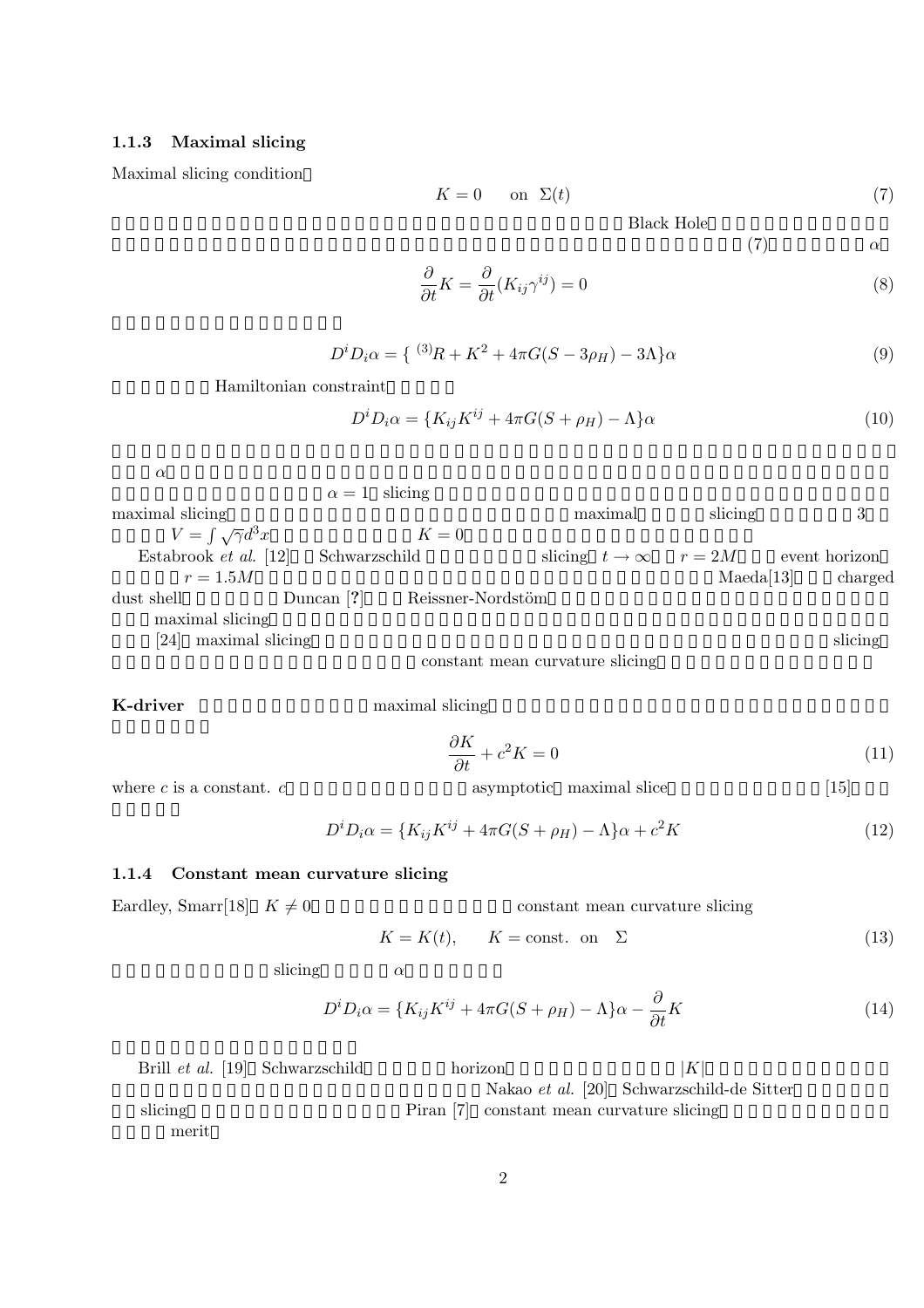| slicing | potential gauge ambiguity |  |
|---------|---------------------------|--|

•  $\alpha$ 

• York, O'Murchadha formalism 2

"most suitable"

## **1.1.5 polar-slicing**

polar-slicing extrinsic curvature transverse part zero

$$
K^{\theta}_{\theta} + K^{\varphi}_{\varphi} = 0 \qquad or \qquad K = K^{r}_{r}
$$
 (15)  
Bardeen-Piran (1983) [21]  
and  
apparent horizon  
apparent horizon  
approxon

|                    | polar slice | source      | $\beta^\theta$ |                    | [22]                      |
|--------------------|-------------|-------------|----------------|--------------------|---------------------------|
| Oppenheimer-Snyder |             | polar slice |                | $\left[ 23\right]$ | Schwarzschild radial      |
| horizon            | spike       | isotropic   |                |                    | maximal slice + isotropic |
| diverge            |             |             |                |                    |                           |

# **1.1.6 conformal-slicing**

conformal slicing 3-metric conformal  $\tilde{\gamma}_{ij} = \phi^{-4}\gamma_{ij}$ 

$$
\alpha = \exp[-2(\hat{\phi} + \frac{\hat{\phi}^3}{3} + \frac{\hat{\phi}^5}{5})]
$$
\n(16)

where  $\hat{\phi} = \phi - 1$  Shibata-Nakamura (1992) [24] singularity avoidance asymptotic Schwarzschildの特性があるとされ,Oohara-Nakamura 3Dコードで使われている.

# **1.1.7 algebraic slicing**

| maximal slicing | singularity avoidance |               |
|-----------------|-----------------------|---------------|
| Sch             |                       | Bernstein [3] |
| §4.4            |                       |               |

$$
\alpha = \sqrt{\gamma} \tag{17}
$$

 $\alpha = 1 + \log \gamma$  (18)

 $\gamma$  3-metric determinant 3-metric conformal determinant

 $1.1.8$ 

 $\tag{25} \label{eq:25}$ lapse densitized  $\textsc{S}$ 

2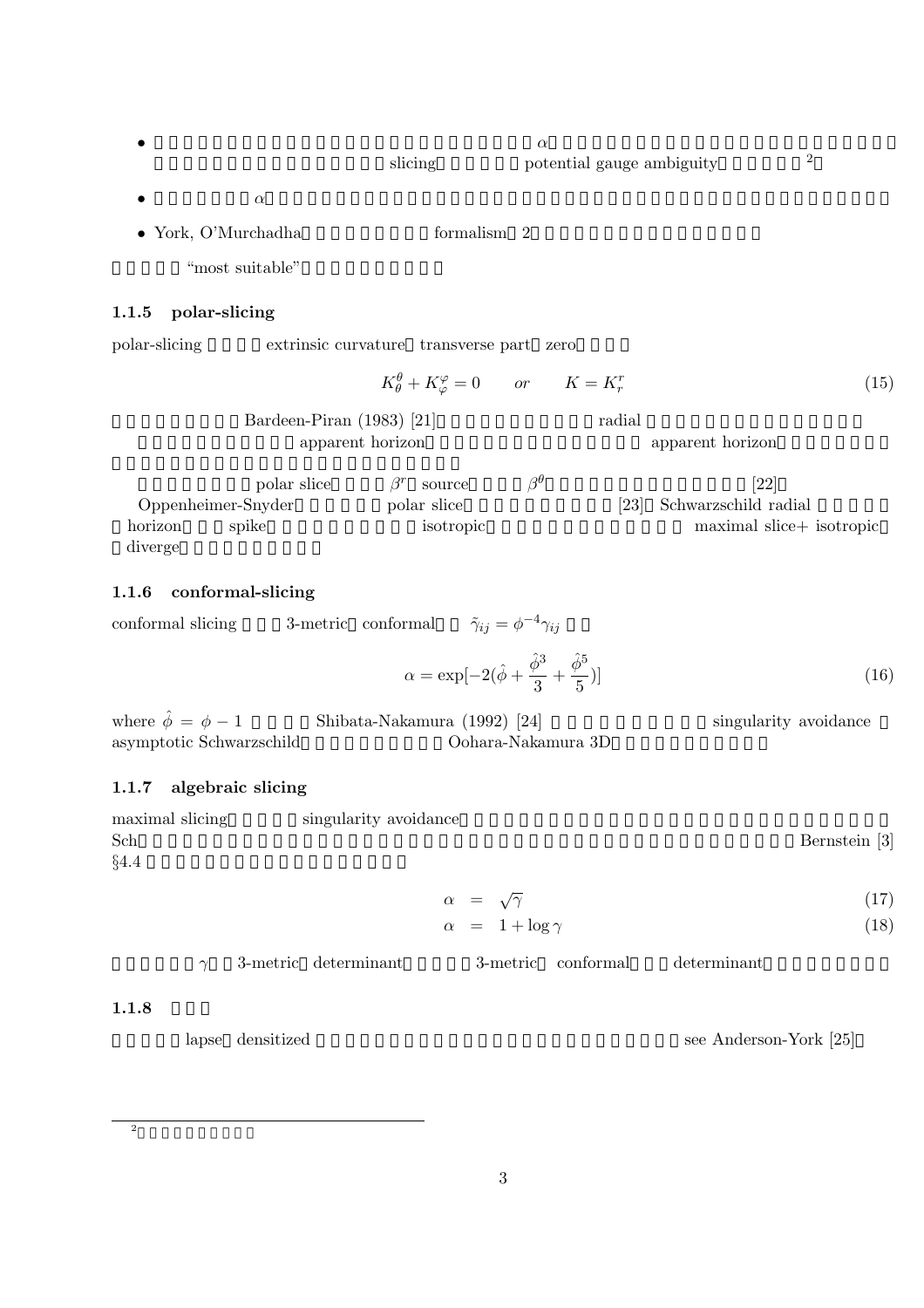# **1.2 shift conditions**

## **1.2.1 Normal coordinate**

 $\beta^i = 0 \tag{19} \label{eq:3}$ 

time slicing

# **1.2.2 Minimal distortion condition, minimal strain condition**

Smarr, York [5] (minamal distortion) condition) shift

grid stretching congruence 
$$
t^{\mu}
$$
 expansion tensor  
\n $t_{\mu} = \alpha n_{\mu} + \beta_{\mu}$  projection\n $\perp$  expansion tensor

$$
\Theta_{\mu\nu} = \pm \nabla_{(\nu} t_{\mu)} = -\alpha K_{\mu\nu} + \frac{1}{2} D_{(\mu} \beta_{\nu)} \tag{20}
$$

Smarr-York (distortion)  $\Sigma_{ij}$ 

$$
\Sigma_{ij} = \Theta_{ij} - \frac{1}{3} tr \Theta \gamma_{ij}
$$
\n(21a)

$$
= -2\alpha \left( K_{ij} - \frac{1}{3} \gamma_{ij} K \right) + \frac{1}{2} \left( D_{(i} \beta_{j)} - \frac{1}{3} D^{k} \beta_{k} \right) \tag{21b}
$$

$$
\delta S[\beta] = \delta \left\{ \frac{1}{2} \int \Sigma_{ij} \Sigma^{ij} d^3 x \right\} = 0
$$
\n
$$
D^j \Sigma_{ij} = 0
$$
\n(22)

 $\beta^i$ 

$$
D^j D_j \beta_i + D^j D_i \beta_j - \frac{2}{3} D_i D_j \beta^j = D^j \left[ 2\alpha \left( K_{ij} - \frac{1}{3} tr K \gamma_{ij} \right) \right]
$$
\n(23)

$$
\Delta\beta_i + \frac{1}{3}D_i(D^j\beta_j) + R_i^j\beta_j = D^j\left[2\alpha\left(K_{ij} - \frac{1}{3}trK\gamma_{ij}\right)\right]
$$
\n(24)

where  $\Delta = D^i D_i$ 

minimal strain condition

\n
$$
\Theta^{ij}\Theta_{ij}
$$
\nshift

\n[5]

\n(see Bernstein [3])

# **1.2.3 Shift for horizon locking coordinate**

Apparent horizon horizon

$$
[26]
$$
 3-metric  

$$
dl^2 = \psi^4 (Ad\eta^2 + Bd\theta^2 + B\sin^2\theta d\varphi^2)
$$
 (25)

apparent horizon  $3$ -vector  $s^a$  expansion

$$
\Theta := D_a s^a + K_{ab} s^a s^b - K \tag{26}
$$

zero  $2$   $[27]$   $[26]$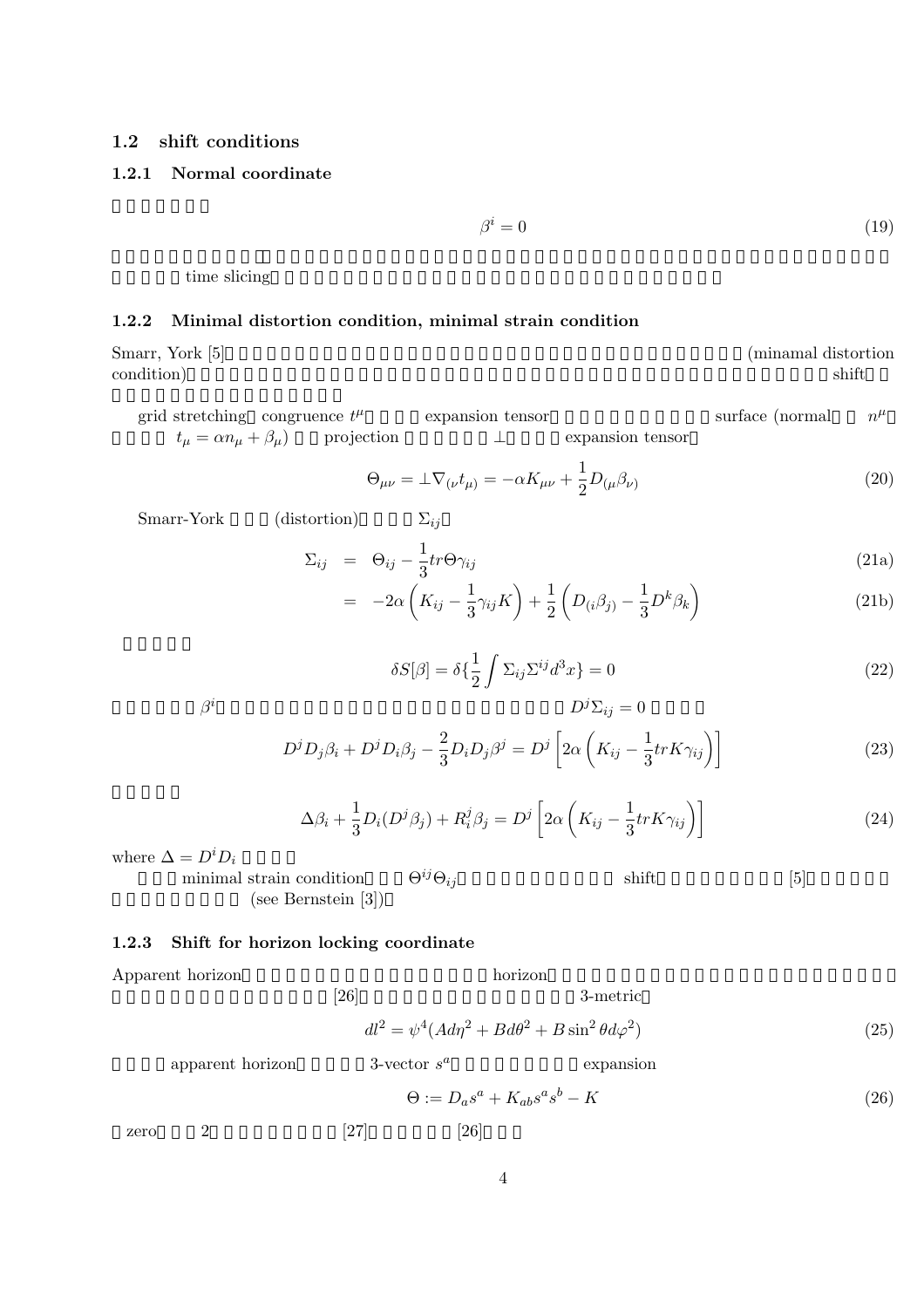**"distance freezing" shift**  $\partial_t A = 0$ 

"area freezing" shift  $\partial_t B = 0$ 

"expansion freezing" shift  $\partial_t \Theta = 0$ 

minimal distortion

## **1.2.4 Other conditions**

comoving)<br>  $\chi$ shift vector (comoving)  $4\qquad u^{\mu} \qquad \qquad \Sigma \qquad \qquad J^{i}=0$  $u^{\mu} = n^{\mu}, \quad V^{i} = \frac{u^{i}}{u^{0}} = -\beta^{i}$  (27)  $\text{metric } \gamma_{ij}$  (isotropic diagonal)

 $\beta^i$ 

## **1.3 Combined coordinate conditions**

lapse shift

#### **1.3.1 Radiation gauge**

Coulomb gauge [28]

## **1.3.2 IBBH problem**

| IBBH(Intermediate Binary Black Hole) |                   | [29, 30]                                         |                   | black hole |      |
|--------------------------------------|-------------------|--------------------------------------------------|-------------------|------------|------|
|                                      | black hole Kepler |                                                  | black hole Kepler |            |      |
|                                      |                   | lapse and shift                                  |                   |            |      |
| co-rotate                            | metric            |                                                  |                   | policy     |      |
|                                      |                   | $\mathcal{L}_{\partial_t} \mathbf{g} \simeq 0$ , |                   |            | (28) |

where L∂*t***g** is the Lie derivative of the spacetime metric **g** with respect to the coordinate system's time generator  $\partial_t$ . 
BH timelike Killing vector 力波を放出しながら運動するのでtime symmetricではないから).そこで,[29] では二つの座標条件を提案しています.

## **The Minimal-Strain Lapse and Shift** Smarr and York's [5] minimal distortion shift action

 $I_1[\alpha, \beta_k] = \int d^3x \sqrt{\gamma} \gamma_{ij} \gamma^{ik} \gamma^{jl} \dot{\gamma}_{kl}$  . (29)

where  $\dot{\gamma}_{ij} = \partial \gamma_{ij}/\partial t$  (the Lie derivative of  $\gamma_{ij}$  along  $\partial_t$ )  $\alpha$  and  $\beta_i$ 

$$
K^{ij}[-2\alpha K_{ij} + 2D_i\beta_j] = 0, \qquad (30a)
$$

$$
D^{j}[-2\alpha K_{ij} + 2D_{(i}\beta_{j})] = 0.
$$
 (30b)

 $3000510$  HS IBBH.tex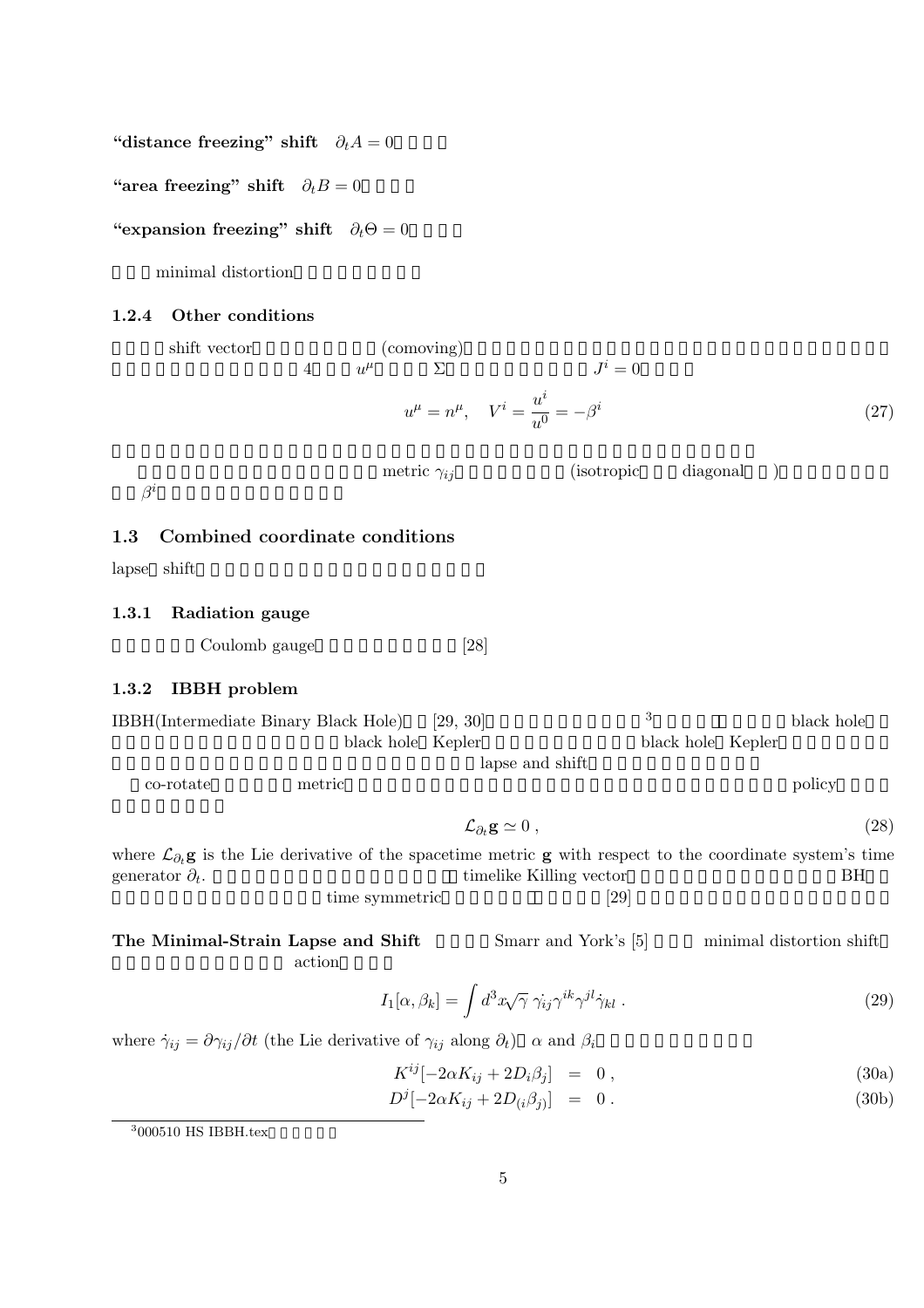| $D_i$                   |                      |            |
|-------------------------|----------------------|------------|
| maximal slicing)        | minimal strain shift | (30a)(30b) |
| minimal strain equation | metric<br>volume     |            |
| idea                    |                      |            |

**Other Choices of Lapse and Shift**  $\qquad \qquad$  Lie derivative of the 4-metric along  $\partial_t$  $j_{\mu\nu} = \mathcal{L}_{\partial_t} g_{\mu\nu}$  v be some other vector field independent of  $\partial_t$  $H_{\mathbf{v}}^{\mu\nu} = q^{\mu\nu} + v^{\mu}v^{\nu}$ action

$$
I_2[\partial_t; \mathbf{v}] = \int_{\mathcal{M}} (j_{\mu\nu} H_{\mathbf{v}}^{\mu\rho} H_{\mathbf{v}}^{\nu\sigma} j_{\rho\sigma}) \ . \tag{31}
$$

On varying  $\partial_t$ , while holding **v** and the spacetime metric fixed, we arrive at

$$
\nabla_{\nu} (H_{\mathbf{v}}^{\mu \rho} H_{\mathbf{v}}^{\nu \sigma} j_{\rho \sigma}) = 0.
$$
\n(32)

This is a dynamical system of equations for the lapse and shift.

BCT gauge Dirichlet [31]

# **A ADM 3+1 decomposition**

Let the metric in general,

$$
g_{\mu\nu} = \begin{pmatrix} -\alpha^2 + \beta_l \beta^l & \beta_j \\ \beta_i & \gamma_{ij} \end{pmatrix}, \qquad g^{\mu\nu} = \begin{pmatrix} -1/\alpha^2 & \beta^j/\alpha^2 \\ \beta^i/\alpha^2 & \gamma^{ij} - \beta^i \beta^j/\alpha^2 \end{pmatrix}
$$
(33)

where

$$
\alpha \equiv 1/\sqrt{-g^{00}}, \qquad \beta_j \equiv g_{0j}.
$$
\n(34)

The projection operator,  $h_{\mu\nu} = g_{\mu\nu} + n_{\mu}n_{\nu}$ , where  $n_{\mu} = (-\alpha, 0, 0, 0)$  and  $n^{\mu} = g^{\mu\nu}n_{\nu} = \frac{1}{\alpha}(1, -\beta^i)$  is the unit normal vector of the spacelike hypersurface.

# **References**

- [1] L. Smarr, The structure of GR with a numerical example: The collision of two BHs, doctoral dissertation, 1975, Univ. of Texas at Austin, Austin, Texas. (not available)
- [2] K.R. Eppley, The numerical evolution of the collision of two black holes, doctoral dissertation, 1975, Princeton University, Princeton, New Jersey. (not available)
- [3] D.H. Bernstein, A numerical study of the BH plus Brill wave spacetime, doctoral dissertation, 1993, U. of Illinois at Urbana-Champaign, Illinois. (available)
- [4] R. Arnowitt, S. Deser, and C.W. Misner, "The Dynamics of General Relativity", in *Gravitation: An* Introduction to Current Research, ed. by L.Witten, (Wiley, New York,1962)
- [5] J.W. York,Jr., "Kinematics and Dynamics of General Relativity", in Sources of Gravitational Radiation, ed. by L.Smarr, (Cambridge, 1979) ; L.Smarr and J.W.York,Jr., Phys. Rev. D **17**, 2529 (1978)
- [6] N. O'Murchadha and J.W. York,Jr., Phys. Rev. D **10**, 428 (1974)